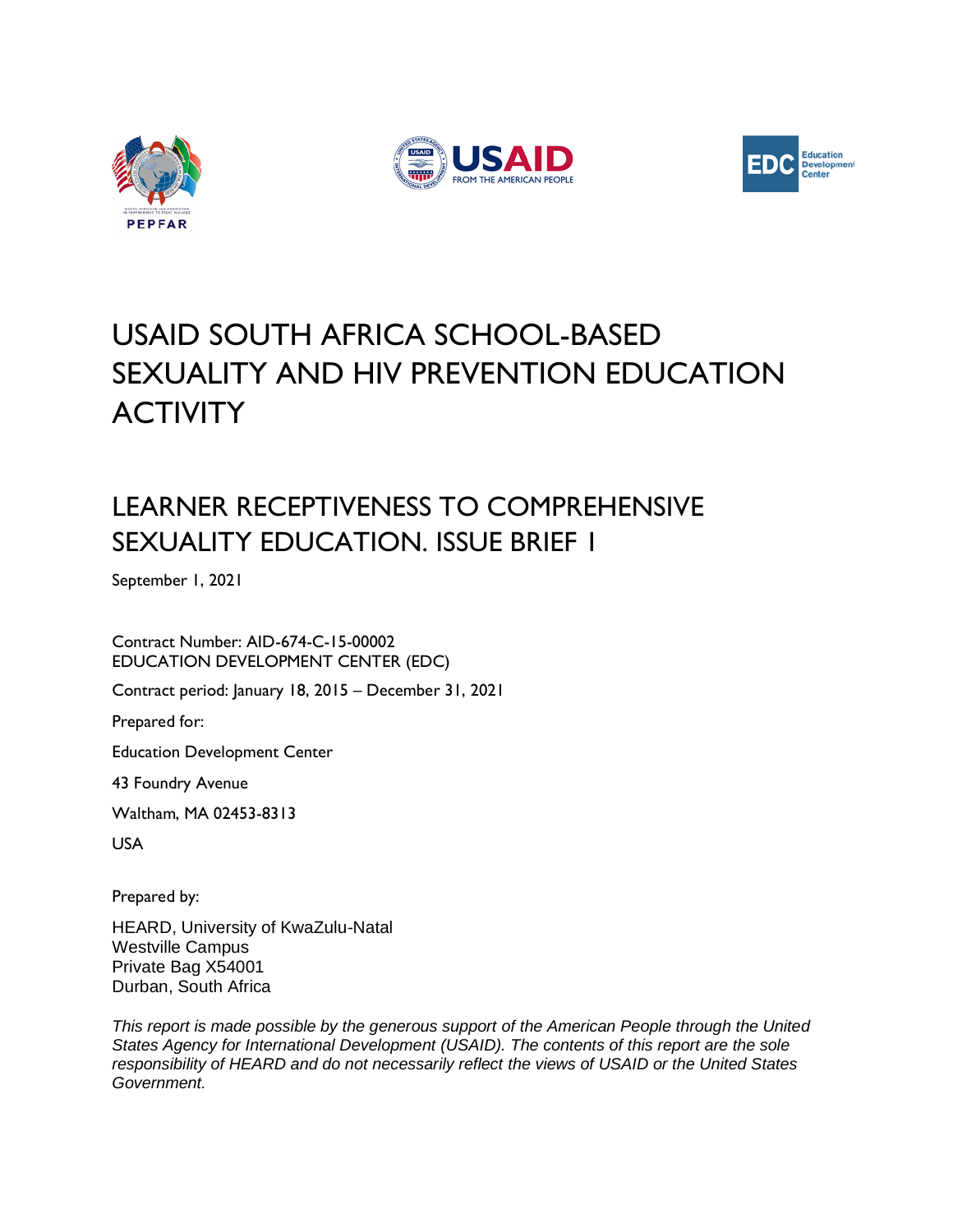#### **Appendix 2**

### **Comprehensive sexuality education in schools**

In South Africa, adolescent girls are at high risk of HIV, sexually transmitted diseases, unwanted teenage pregnancy, and genderbased violence. Factors contributing to HIV and AIDS vulnerability, particularly in South Africa among young women are vast and interconnected, calling for multi-layered interventions. School-based interventions are one of several interventions that have the potential to alleviate the high HIV rates and unwanted teenage pregnancies. Comprehensive Sexuality Education (CSE) in schools can contribute to delayed initiation of sexual intercourse; decreased frequency of sexual intercourse; decreased unintended pregnancy; decreased number of sexual partners; reduced STIs; and reduced risktaking: increased use of condoms and contraceptives.

#### **Scripted Lessons Plans**

Scripted Lesson Plans (SLPs) is a DBE initiative aimed at assisting educators to deliver Comprehensive Sexuality Education (CSE) to learners. The SLP packages cover the intermediate phase (grades 4-6), senior phase (grades 7-9), and the FET phase (Grades 10-12). The SLP's include carefully designed lessons, activities, and assessment tasks aimed at facilitating learners understanding of sexuality, sex, body developments, behaviour changes and how to lead safe and healthy lifestyles. Though there are studies that highlight insights from several stakeholders<sup>1</sup>, including educators and parents' perceptions of  $CSE<sup>2</sup>$ , there is

limited evidence on learner perspectives and perceptions of CSE.

#### **Purpose of this brief**

**PERCEPTIONS AND ATTITUDES OF CSE AMONG ADOLESCENT GIRLS**

To understand learner perceptions and attitudes towards CSE, in terms of content and pedagogy, in the LO class, and determine whether learners are confident to apply learnings in their daily lives.

#### **Classroom survey**

Education Development Centre (EDC), through PEPFAR's DREAMS program is giving technical support to DBE as it rolls out CSE in the classroom. Dreams District Managers assisted in identifying and facilitating access to schools that meet recruitment criteria i.e. schools where SLPs have been implemented for a minimum of 3 years, with operating Learner Support Agents. The data was collected from three schools in Mpumalanga (Bohlabela district). This assessment only involved grade 10 and grade 11 learners on the assumption they have been exposed to senior phase (grade 7—9) SLPs. A total of 255 adolescent girls across the 3 schools completed a paper-based self-administered survey. Non random sampling was used to select the participants therefore any conclusions drawn cannot be generalised. The survey had 30 close-ended questions and focused on socio-demographics, experience of LO and attendance of LO classes using SLPs, attitudes towards SLPs, sexual behaviour intentions and gender norms. The survey was completed confidentially with no way to trace the survey responses back to the adolescent girls. This was done to ensure that responses were not purely due to social desirability bias

<sup>1</sup> Chawhanda, C., et al. (2021). Comprehensive sexuality education in six Southern African Countries: Perspectives from learners and teachers. *African Journal of Reproductive Health*, *25*(3).

<sup>2</sup> Wekesah, F. M., Nyakangi, V., Onguss, M., Njagi, J., & Bangha, M. (2019). *Comprehensive Sexuality Education in Sub-Saharan Africa*. African Population and Health Research Center.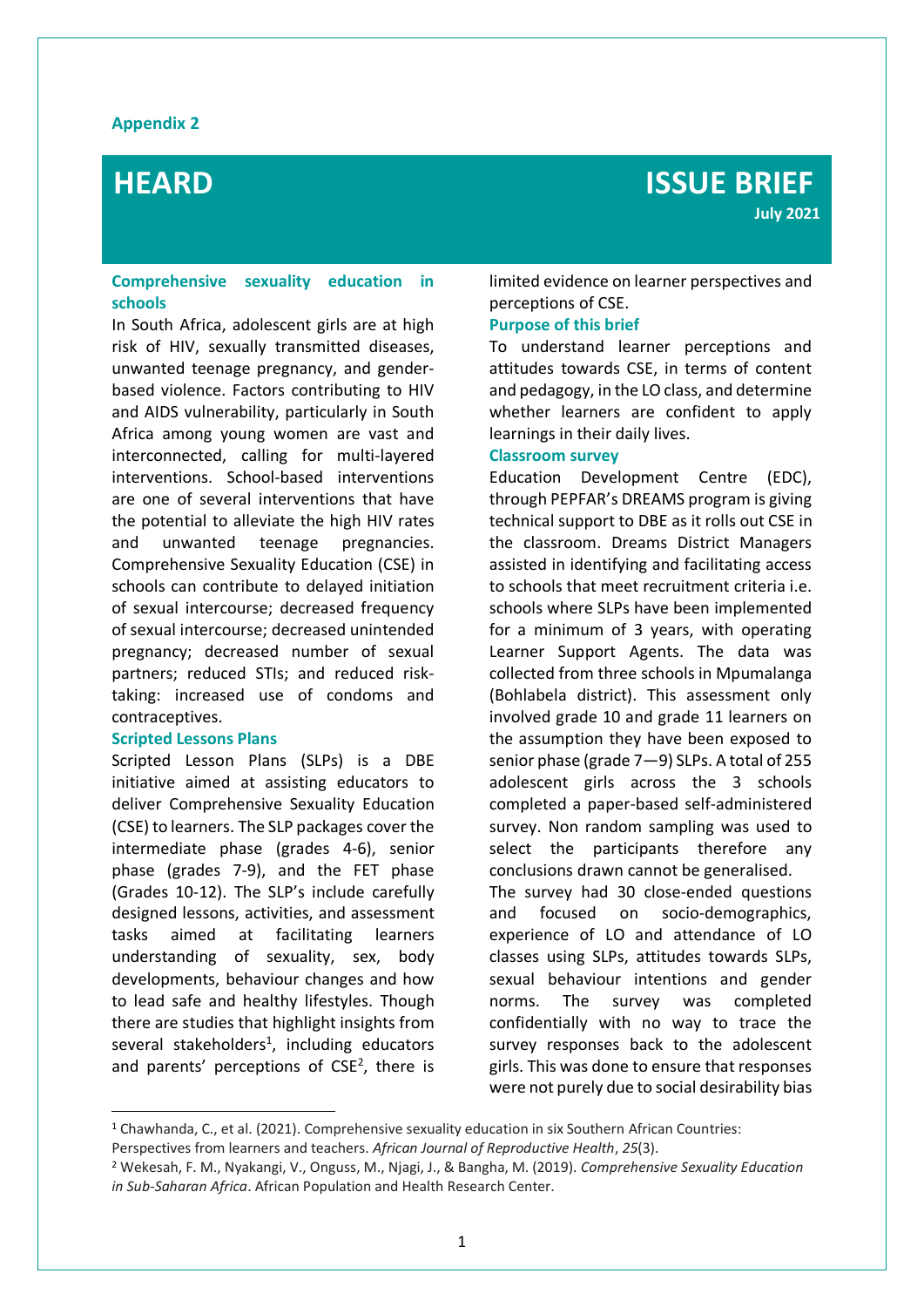and to adhere to ethical standards. The paper surveys were sent to HEARD's offices and entered into the RedCap database and automatically exported from RedCap into IBM SPSS version 26 software. The data in SPSS were double-checked against the paper surveys to ensure the quality of the data entry. The descriptive statistics were computed in SPSS.

#### **Demographics**

The survey was administered to 253 adolescent girls in three schools in The vast majority (77.8%) of adolescent girls indicated that learnt a lot about sexuality and HIV related topics during their CSE lessons. A small proportion (5.6%) felt that they hadn't acquired any additional knowledge on sexuality or HIV from their CSE lessons (data not shown here).

#### **Application of lessons learnt**

Just over two-thirds (57.8%) of adolescent girls surveyed indicated that they could apply the lessons they have learnt during sexuality





Mpumalanga. The mean age for this group of learners was 15.7 years old (SD: 1.1) and the median is 16 years old. Just over half (53.8%) of them are in grade 10 and the rest are in grade 11. Just over a quarter (26.6%) had ever had sex. Approximately, 15.1% of girls had been absent from school in the previous 12 months.

#### **Perceived similarity to lived experience**

Nearly, half (48.2%) of adolescent girls stated that the material covered was relatable to what they experience in their everyday life. Nearly a quarter (22.1%) suggested that the material bore no practical use to their everyday life.

**Perceptions on knowledge acquisition**

education in their lives.

#### **Caregiver's opinion on CSE**

The vast majority (87.1%) of the adolescent girls indicated that their caregivers/parents thought it was a good idea that they were exposed to CSE in school. Few (4.0%) indicated that their parents or guardians were not supportive of CSE lessons.

### **Discussion on CSE between caregiver and adolescent**

Approximately half (47.2%) of adolescent girls indicated that they were able to discuss HIV related topics with their caregivers. More of the girls (51.5%) indicated that they